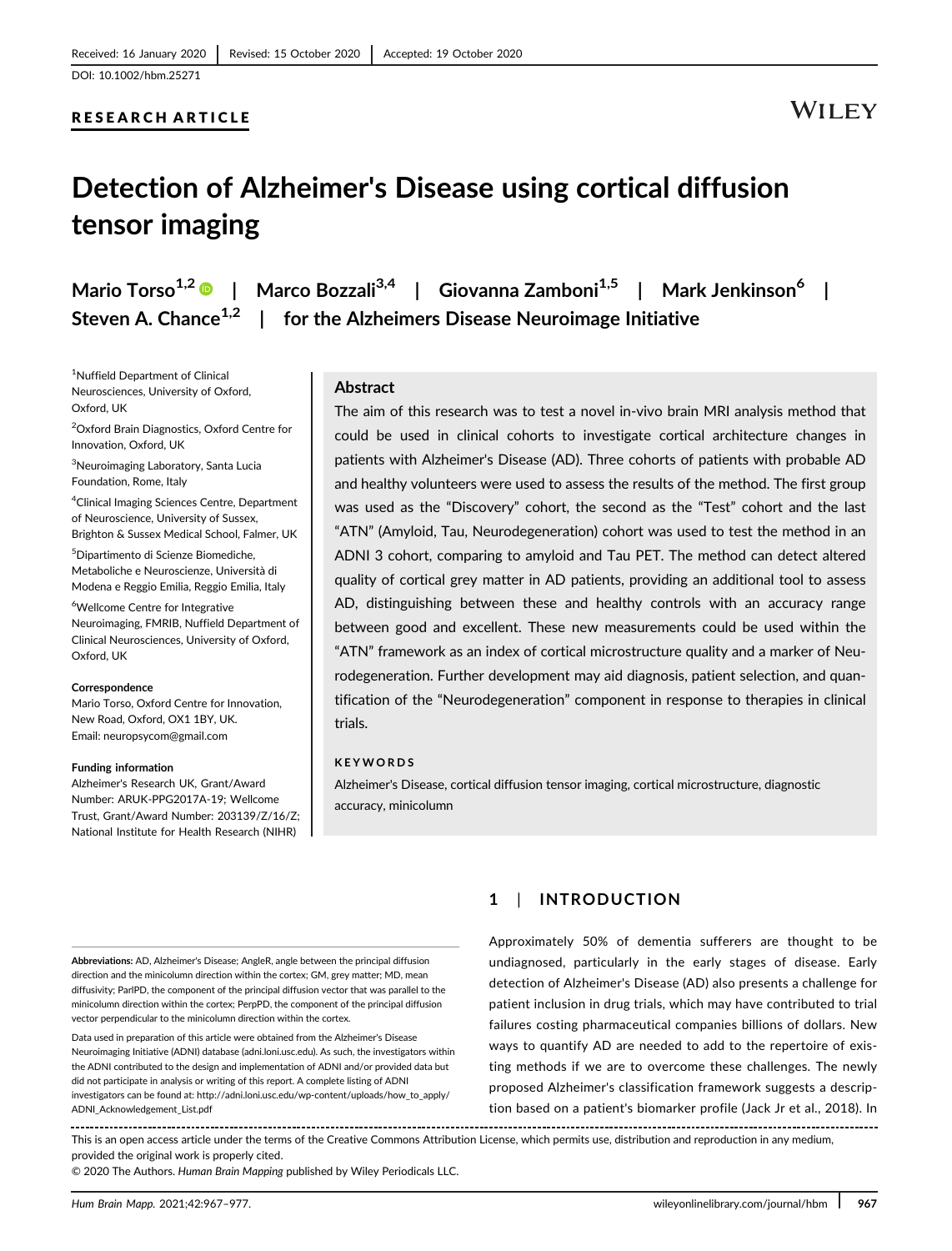this "ATN" framework ("A" for amyloid deposition, "T" for tau levels, and " N " for neurodegeneration) AD forms a continuum in which the extreme points are represented by A–T–N–cognitively unimpaired subjects, and A+ T+ N+ subjects with dementia. The present study focused on change in the underlying neural architecture responsible for cognitive function as a potential "N" biomarker.

In addition to cell loss and synapse loss, the vertical cellular micro-circuits, known as minicolumns, which constitute the fundamental structure throughout the cerebral cortex, are altered in a graded manner during ageing, mild cognitive impairment (MCI), and AD (Chance et al., 2011). The microscopic disruption of columnar architecture correlates with plaque load and cognitive decline (van Veluw et al., 2012). A novel analysis method using Diffusion Tensor MRI to measure correlates of these cortical microstructural changes was previously validated against postmortem histology (McKavanagh et al., 2019) and tested in in-vivo cohorts (Dickstein et al., 2020; Torso, Ahmed, et al., 2020; Torso, Bozzali, et al., 2020).

The present study aimed to provide the first preliminary in-vivo validation of these neuroimaging measurements in AD cohorts to demonstrate that they are sensitive to dementia-related microstructural changes. This analysis method is complementary to other "N" biomarkers and requires only conventional MRI scanners, standard diffusion protocols, and no contrast agents. It is, therefore, potentially applicable to a variety of acquisition environments, including clinical.

This study aimed to test: (1) if the cortical diffusivity analysis provided generalizable in vivo measures of cortical grey matter diffusivity; (2) if the cortical diffusivity analysis can discriminate between groups; (3) how the discriminative power of the method compared with other clinical biomarkers (Cortical grey matter volume, AV45, and AV1451 PET for amyloid and tau).

#### 2 | METHODS

#### 2.1 | Study participants

A total of 78 individuals with probable AD and 71 healthy elderly controls (HC) from three different cohorts were included in the study.

The first cohort (24 AD, 23 HC) was an existing dataset recruited in Oxford (UK) (Zamboni et al., 2013) and was used as a "Discovery cohort " to explore the in-vivo validity of a novel method of cortical diffusivity analysis (Table 1).

The second cohort (29 AD, 23 HC) was an existing dataset recruited in Rome (Italy) (Giulietti et al., 2018) and was used as a "Test cohort " to test repeatability of the method in an independent sample (Table 1).

All subjects underwent extended clinical and neuropsychological assessments, which were centre specific (Giulietti et al., 2018; Zamboni et al., 2013), but included the Mini Mental State Examination (MMSE) (Folstein, Robins, & Helzer, 1983) and the Clinical Dementia

| Dataset                                                                                                                                                                                                     | <b>Diagnosis</b>           | Age (years)                   | Sex (F/M) (%)      | Education (years)            | MMSE score                   | <b>CDR</b>                   | Apoe4 carrier (%) | Hachinski score              |
|-------------------------------------------------------------------------------------------------------------------------------------------------------------------------------------------------------------|----------------------------|-------------------------------|--------------------|------------------------------|------------------------------|------------------------------|-------------------|------------------------------|
| Discovery cohort (Oxford)                                                                                                                                                                                   | $n = 23$<br>Ϋ́             | $75.4 \pm 8.34$               | 45/55              | $15.6 \pm 3.25$              | $29.4 \pm 0.88$ #            | $0 + 0#$                     | 35                | $0.46 \pm 0.28$              |
|                                                                                                                                                                                                             | $n = 24$<br>Q              | $73.5 \pm 6.43^a$             | 40/60 <sup>b</sup> | $13.4 \pm 3.39$ <sup>a</sup> | $22.4 \pm 3.33$ <sup>a</sup> | $0.90 \pm 0.34$ <sup>a</sup> | 55 <sup>b</sup>   | $0.81 \pm 0.62$ <sup>a</sup> |
| Test cohort (Rome)                                                                                                                                                                                          | $n = 23$<br>¥              | $71.23 \pm 6.23$              | 53/47              | $13.0 \pm 2.82$              | $29.1 \pm 1.52$ #            | 0 ± 0#                       |                   | $0.38 \pm 0.41$              |
|                                                                                                                                                                                                             | $n = 29$<br>$\overline{4}$ | $72.37 \pm 4.43$ <sup>a</sup> | 60/40 <sup>b</sup> | $10.2 \pm 3.76^{\circ}$      | $19.9 \pm 4.05^{\circ}$      | $1.06 \pm 0.29$ <sup>a</sup> |                   | $0.72 \pm 0.55$ <sup>a</sup> |
| ATN cohort (ADNI 3)                                                                                                                                                                                         | $n = 25$<br>Ϋ́             | 74.35 ± 10.04                 | 56/44              | $16.2 \pm 2.17$              | $29.2 \pm 0.81$ #            | $0 + 0#$                     | 42                | $0.26 \pm 0.16$              |
|                                                                                                                                                                                                             | $n = 25$<br>Q              | $74.30 \pm 10.08^a$           | 56/44 <sup>b</sup> | $15.2 \pm 2.11$ <sup>a</sup> | $20.4 \pm 3.47^a$            | $1.02 \pm 0.53$ <sup>a</sup> | $64^{\circ}$      | $0.20 \pm 0.40$ <sup>a</sup> |
| Note: For each group of subjects, the table shows the mean (SD) of age, years of formal education, MMSE, CDR scores and percentages of sex distribution. p < .05 after Bonferroni's Correction for multiple |                            |                               |                    |                              |                              |                              |                   |                              |

TABLE 1 Demographic and clinical characteristics

TABLE<sub>1</sub>

Demographic and clinical characteristics

a<sub>t-test</sub>. bChi-square.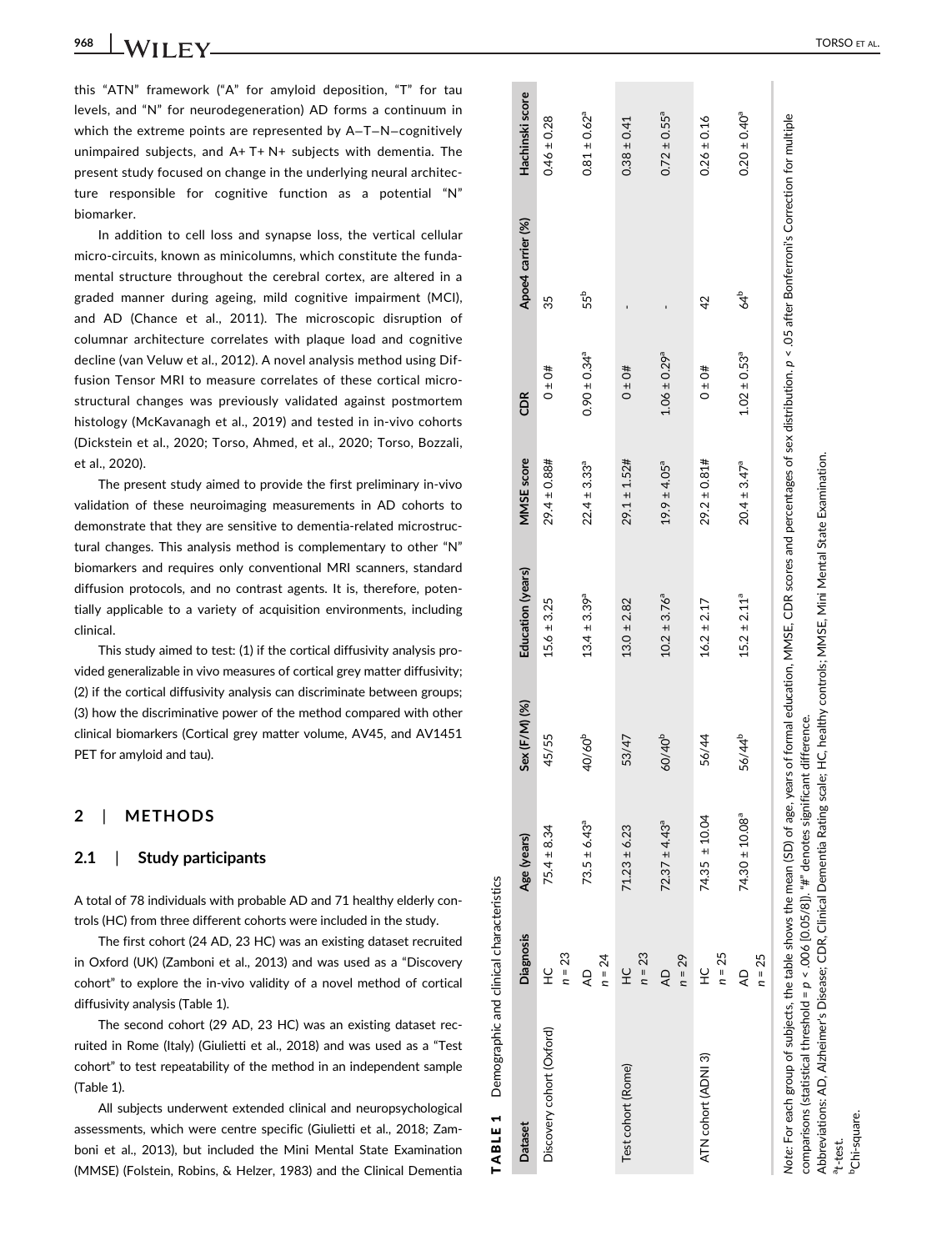demented.

Rating scale (CDR) (Hughes, Berg, Danziger, Coben, & Martin, 1982). Inclusion criteria for healthy elderly controls were: MMSE score between 24 and 30, a CDR of 0, no psychopharmacological treatment, no subjective memory complaints, absence of psychiatric and neurological conditions, absence of history of cancer, non-MCI, and non-

A third cohort (25 AD, 25 HC) was selected from the Alzheimer's Disease Neuroimaging Initiative 3 database (ADNI 3). This is the most up-to-date ADNI cohort with a consistent acquisition protocol. All AD subjects available at the time of the study design were included if they had biomarker data enabling them to be classified according to the ATN framework (Jack Jr et al., 2018) and had MRI data acquired using consistent ADNI3 protocols. A matched HC group was selected. All subjects of this cohort were characterized based on the ATN framework, using UC Berkeley AV45 Florbetapir and AV1451 Flortaucipir PET values. The AV45 PET standard uptake value ratio (SUVR) (whole cerebellum reference region) values were used to assess amyloid deposition: T1 scans for each subject were segmented and parcellated with Freesurfer to define cortical grey matter regions of interest (frontal, anterior/posterior cingulate, lateral parietal, and lateral temporal) that make up a summary cortical ROI. The AV45 Florbetapir SUVR values were calculated by averaging across the four cortical regions and dividing this cortical summary ROI by the whole cerebellum reference region (cutoff of 1.11; Joshi et al., 2012). TheAV1451 PET SUVR values were used to assess tau lesions. The SUVR values were calculated by dividing the region of interest (Braak stage V composite value) by a reference region (cerebellar GM, cutoff 1.33; Jack Jr et al., 2017).

The clinical diagnosis was given according to the National Institute of Neurological and Communicative Disorders and Stroke-Alzheimer''s Disease and Related Disorders Association (NINCDS-ADRDA) criteria (McKhann et al., 2011). This cohort was used as the "ATN" cohort to test the validity of the novel cortical diffusion metrics and their potential role as "N" biomarkers compared with other "A" and "T" biomarkers. To better describe the cohort, APOE genotype was added. Note that, the tests of diagnostic accuracy for the ATN cohort (below) used the subject clinical diagnosis as the criteria for diagnostic grouping. The ATN markers were only used as a framework for reference, but did not form part of subject categorization for classification testing within this study.

#### 2.2 | Structural MRI analyses

All participants had undergone MRI scanning to acquire T1 Structural and Diffusion weighted scans.

The 3D T1-weighted image was segmented using FreeSurfer v6.0 [\(http://surfer.nmr.mgh.harvard.edu/\)](http://surfer.nmr.mgh.harvard.edu/) to compute GM fraction (GM fr), Bilateral Hippocampal fraction (Hipp Bil fr), and White Matter Hypointensities fraction (WMHs fr) (see Supplementary material).

#### 2.3 | DTI analysis

DTI preprocessing was performed using FSL tools [\(http://www.fmrib.](http://www.fmrib.ox.ac.uk/fsl/) [ox.ac.uk/fsl/](http://www.fmrib.ox.ac.uk/fsl/)) (see Supporting Information).

To control for the effect of head motion (Baum et al., 2018) in DTI maps, a displacement index generated using an in-house script was calculated (see Supporting Information). This value was used as a covariate in the General Linear Model (GLM) multivariate analysis.

#### 2.4 | Cortical diffusivity analysis

The automatic cortical diffusivity analysis consisted of several different stages performed using a proprietary software tool (see Supporting Information and McKavanagh et al., 2019). In summary, the tool generates cortical profiles, that is, lines estimating the columnar axis within the cerebral cortex. Values for the diffusion tensor derived metrics were averaged along the cortical profiles, across the whole cortical grey matter to provide a global, summary value for each one. The metrics calculated were mean diffusivity (MD) and three measures relating to the principal diffusion component, namely: the angle between the radial minicolumn direction within the cortical GM and the principal diffusion direction (AngleR,  $\theta$ rad); the principal diffusion component projected onto the plane perpendicular to the radial minicolumn direction (PerpPD,  $D1, \perp \left[ \times 10^{-3} \text{ mm}^2/\text{s} \right]$ ), and the principal diffusion component projected onto, and therefore parallel with, the radial minicolumn direction (ParlPD, D1, $\parallel$  [ $\times$ 10<sup>-3</sup> mm<sup>2</sup>/s]).

Readers may be familiar with MD as a measure of the total diffusion occurring in a voxel. It is calculated by finding an average of the three eigenvalues (i.e.,  $[L1 + L2 + L3]/3$ ). In the present study, additional measures were calculated as described in US20180143282A1: The perpendicular diffusivity was determined by multiplying the main eigenvector (V1) by the value of its corresponding eigenvalue (L1), then resolving this into its components. The value of the component perpendicular to the radial minicolumn direction across the cortex was the perpendicular diffusivity. Radial or parallel diffusivity was the component of the diffusion occurring in the principal diffusion direction that was parallel to the radial minicolumn direction across the cortex. The angle of columnar deviation, also called AngleR, was the difference between the radial minicolumn direction across the cortex, and the direction of the main eigenvector (V1), expressed as an angle.

The direction, CRadial, was derived, spanning the cortical ribbon between the pial and white matter boundary surfaces. Over 100,000 approximately evenly-spaced points on the white matter surface were taken, and cortical profiles were propagated through the cortical layers replicating the histological principles of radial minicolumns (Rakic, 1995), aiming to minimize the crossings of profiles, and reflecting the inside-out migration of cells along radial glial guidelines toward corresponding points representative of Cajal–Retzius cells at the pial surface. The cortical profiles were then selected for inclusion, taking into account features of cortical geometry that are known to influence or correlate with minicolumn width, shape and cell density, including cortical thickness and curvature.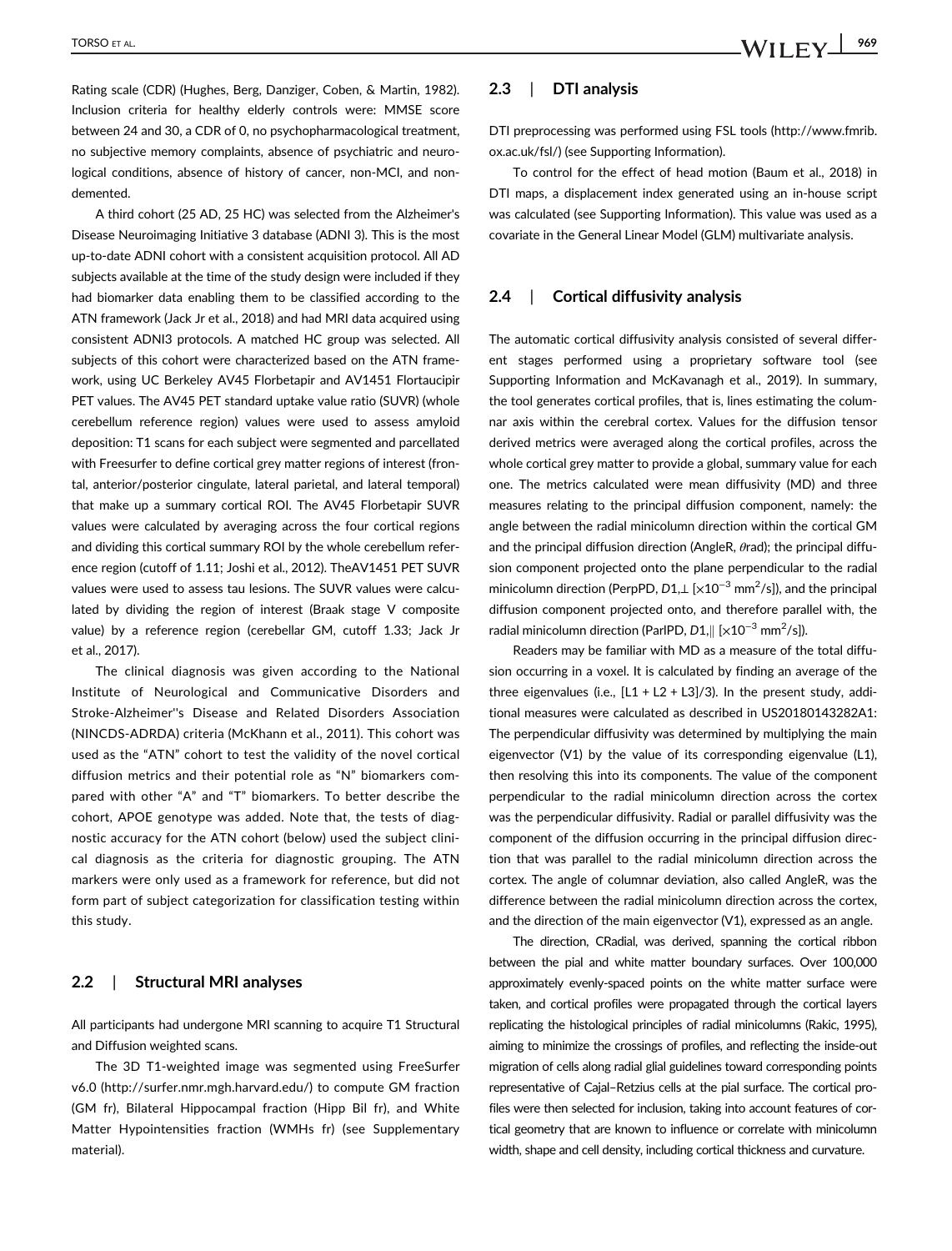All the cortical values were averaged to reduce the influence of noise in the DTI scans, effectively smoothing the data, and ensuring only directionality with some local coherence would dominate, therefore guarding against the influence of random deflections from the minicolumn direction. Each of the three novel metrics, AngleR, PerpPD, and ParlPD, was based on an average from the whole cortex. As with other widely used metrics, such as whole brain volume (which does not discriminate between the many tissue compartments and sub-structures), a summary value for each subject has the advantage that it provides a good overview of group differences without the complications of sub-region sampling, requiring multiple covariates and multiple testing corrections.

#### 2.5 | Validity

TABLE 2 Brain volumetrics

To test the validity of the method, the study design enabled the assessment of several different validity requirements:

- i. Repeatability: investigated as intrascanner variation, that is, the degree of variation produced by running the cortical diffusivity analysis on the same subjects (six controls) at two different time points, baseline and follow-up after a three-month interval, acquired on the same scanner.
- ii. Reliability: investigated as Interscanner variation, that is the degree of variation produced by running the cortical diffusivity analysis on similar cohorts, acquired on different scanners. To do that, the cortical diffusivity analysis was run on the Discovery, Test and ADNI3 cohorts.
- iii. Construct validity: the degree to which the cortical diffusivity analysis measured what it claimed to be measuring, was assessed using correlations between cortical diffusivity analysis measures and other common indices of brain structural degeneration (GM fr, Hipp bil fr, and WMHs fr) and global cognitive status (MMSE).

iv. Concurrent validity: the relationship between the measures obtained through the novel method and the standard disease measures included in the ATN framework (AV45 PET SUVR composite values and the AV1451 PET SUVR values), was assessed in the ATN cohort.

#### 2.6 | Diagnostic accuracy

To test the diagnostic accuracy of the cortical diffusivity analysis measures, different indices were estimated. The group discrimination capability (diagnostic group: HC vs. AD) of cortical diffusivity measures was investigated using Receiver Operating Characteristics (ROC) curve analysis and compared with a conventional diffusion measure (MD) and GM\_fr (considered as a measure of atrophy and one of the main measures of neurodegeneration). As is well known, hippocampal atrophy is a sub-region value and is one of the main criteria to define AD diagnosis and therefore formed part of the group classification criteria, so it was not used in the discrimination capability comparison.

We considered as the "best discriminator" the feature with the highest area under the ROC curve (AUC). Finally, to summarize the predictive value of each measurement, the accuracy (ACC), sensitivity (SENS), specificity (SPEC), positive likelihood ratio (LR+), negative likelihood ratio (LR−), Youden's J statistic, positive predictive value (PPV), and negative predictive value (NPV) were computed at the best point along the ROC curve for each measurement. We defined the best point as the one with the highest value obtained by averaging sensitivity and 1 − specificity.

#### 2.7 | Statistical analysis

Data were analyzed using IBM SPSS Statistics version 25 (SPSS, Chicago, IL).

The multivariate General Linear Model (GLM) of SPSS was used to compare between-group differences in cortical diffusivity measures

| <b>Dataset</b>            | <b>Diagnosis</b>      | Grey matter fraction GM fr     | <b>Hippocampal fraction Hip fr</b> | <b>WMHs fraction WMHs fr</b>      |
|---------------------------|-----------------------|--------------------------------|------------------------------------|-----------------------------------|
| Discovery cohort (Oxford) | <b>HC</b><br>$n = 23$ | $0.265 \pm 0.037$ #            | $0.00465 \pm 0.00051$ #            | $0.00391 \pm 0.0060$              |
|                           | <b>AD</b><br>$n = 24$ | $0.221 \pm 0.024$ <sup>a</sup> | $0.00340 \pm 0.00072$ <sup>a</sup> | $0.00517 \pm 0.0057$ <sup>a</sup> |
| Test cohort (Rome)        | <b>HC</b><br>$n = 23$ | $0.267 \pm 0.035$ #            | $0.00470 \pm 0.00081 \#$           | $0.00248 \pm 0.0015$ #            |
|                           | <b>AD</b><br>$n = 29$ | $0.222 \pm 0.025^{\circ}$      | $0.00320 \pm 0.00079$ <sup>a</sup> | $0.00409 \pm 0.0024$ <sup>a</sup> |
| ATN cohort (ADNI 3)       | HC.<br>$n = 25$       | $0.292 \pm 0.018$ #            | $0.00502 \pm 0.00060#$             | $0.00220 \pm 0.0024$              |
|                           | AD<br>$n = 25$        | $0.267 \pm 0.023$ <sup>a</sup> | $0.00373 \pm 0.00058^{\circ}$      | $0.00373 \pm 0.0039$ <sup>a</sup> |

Note: The table shows the mean (SD) of Grey Matter fraction. Hippocampal Bil fraction and WMHs fraction. p < .05 after Bonferroni's Correction for multiple comparisons (statistical threshold =  $p < .016$  [0.05/3]). "#" denotes significant difference.

Abbreviations: AD, Alzheimer's Disease; HC, healthy controls.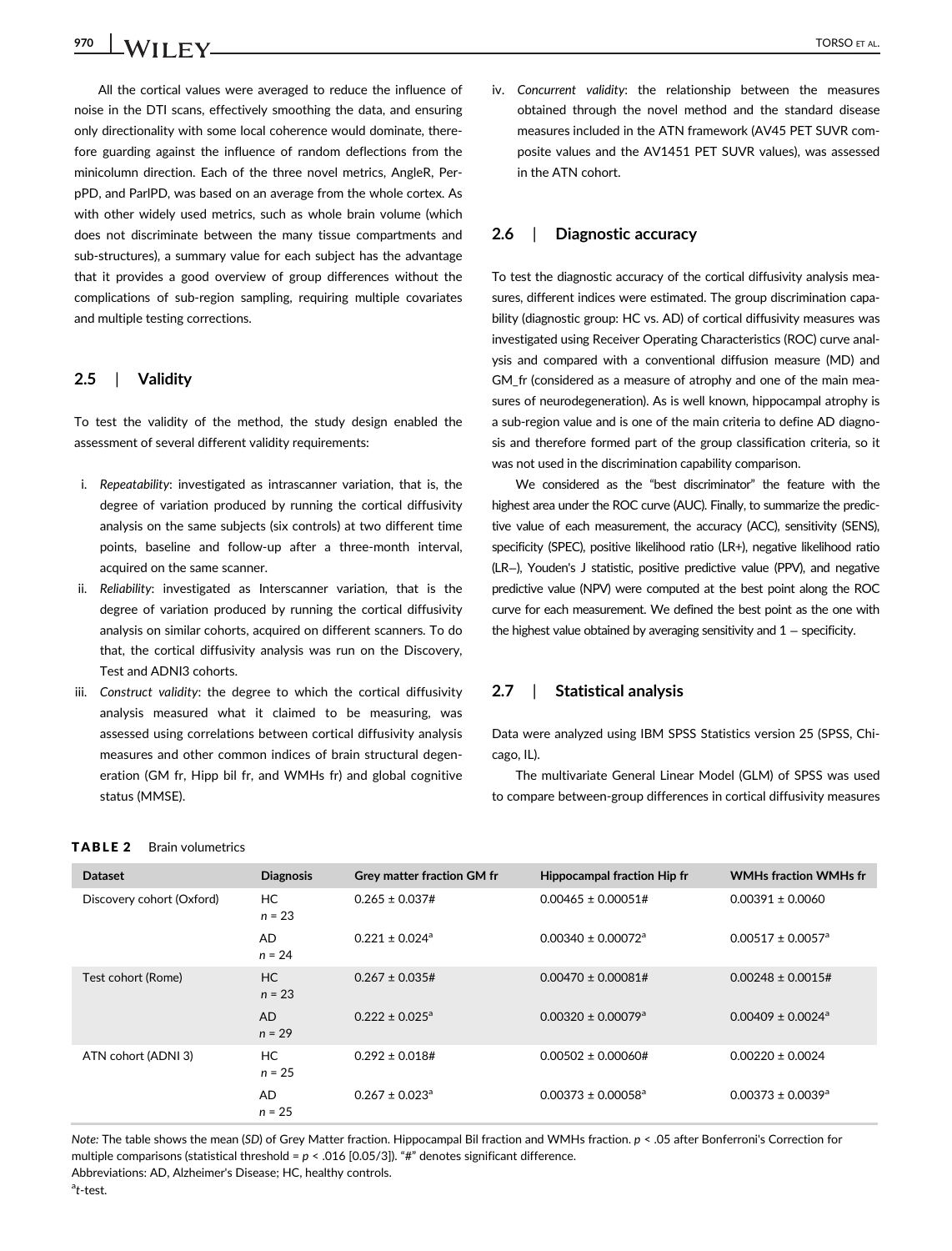TORSO ET AL.  $\blacksquare$  971

in the cohorts, using group membership as a fixed factor and head movement, subject age, and scanner as covariates. Differences between groups were tested with  $\chi^2$ -tests and t-tests. All the statistical results were thresholded at  $p < .05$ , after Bonferroni correction (0.05/number of comparisons).

Pearson's and Spearman's correlations were used to investigate the associations among measurements. All p-values in correlation analysis were adjusted with false discovery rate correction (FDR <0.05) (Benjamini & Yekutieli, 2001).

The intrascanner variation (T0–T1) of each cortical diffusivity measure was estimated using Cronbach's  $\alpha$ . The intraclass correlation coefficient (ICC) and its 95% confidence interval (95% CI) were used to estimate reliability.

#### 3 | RESULTS

#### 3.1 | Demographics and clinical values

Table 1 summarizes the principal demographic and clinical characteristics of all subjects included in the study.

In all cohorts, no significant difference was observed between groups for age, years of formal education, or sex.

As expected, in all cohorts t-tests revealed lower MMSE ( $p$  < .0001) and higher CDR score ( $p$  < .0001) in the AD groups.

#### 3.2 | Structural MRI analysis

Volumetric brain values are summarized in Table 2.

In the Discovery cohort, AD patients showed a significantly lower GM fraction than HC ( $t_{45}$  = 4.457;  $p < .0001$ ). As expected, the AD group showed a significantly lower Hipp Bil fr in  $(t_{45} = 4.695;$  $p < .0001$ ). No significant between-group difference was found for the WMHs fr.

In the Test cohort, AD patients showed a significantly lower GM fraction ( $t_{50}$  = 5.831;  $p < .0001$ ). and Hipp Bil fr ( $t_{50}$  = 6.934;  $p < .0001$ ) than HC. Moreover, the t-test analysis showed a significantly higher WMHs fr in the AD group ( $t_{50}$  = 5.253;  $p \lt 0.010$ ).

In the ATN cohort, the AD group showed a significantly lower GM fraction ( $t_{48}$  = 7.872;  $p = .000$ .) and Hipp Bil fr ( $t_{48}$  = 7.691;  $p = .000$ ) compared to the HC group.

#### TABLE 3 Construct validity

| Discovery cohort<br>(Oxford) |                       | <b>MMSE</b>      | Hipp Bil fr      | GM fr            | <b>WMHs fr</b>  | Hachinski score | <b>CDR</b>      | ApoeE4#                  | <b>AV45 SUVR</b> | <b>AV1451 SUVR</b>       |
|------------------------------|-----------------------|------------------|------------------|------------------|-----------------|-----------------|-----------------|--------------------------|------------------|--------------------------|
| <b>MD</b>                    | r<br>p                | $-.478*$<br>.002 | $-.404*$<br>.010 | $-.522*$<br>.001 | .286<br>.090    | $.313*$<br>.032 | $.632*$<br>.000 |                          |                  |                          |
| AngleR                       | r<br>р                | $-.582*$<br>.000 | $-.592*$<br>.000 | $-.610*$<br>.000 | $.301*$<br>.027 | $.466*$<br>.001 | $.605*$<br>.000 | $\overline{\phantom{m}}$ |                  |                          |
| PerpPD                       | r<br>p                | $-.541*$<br>.000 | $-.348*$<br>.028 | $-.709*$<br>.000 | $.404*$<br>.015 | $.332*$<br>.026 | $.638*$<br>.000 | $\overline{\phantom{0}}$ |                  |                          |
| ParlPD                       | $\mathbf{r}$<br>p     | $-.503*$<br>.000 | $-.471*$<br>.001 | $-.710*$<br>.000 | $.273*$<br>.045 | $.276*$<br>.044 | $.577*$<br>.000 |                          |                  |                          |
| <b>Test cohort (Rome)</b>    |                       | <b>MMSE</b>      | Hipp Bil fr      | <b>GM</b> fr     | <b>WMHs fr</b>  | Hachinski score | <b>CDR</b>      | ApoeE4#                  | <b>AV45 SUVR</b> | <b>AV1451 SUVR</b>       |
| <b>MD</b>                    | $\mathsf{r}$<br>p     | $-.591*$<br>.000 | $-.566*$<br>.000 | $-.668*$<br>.000 | $.307*$<br>.030 | $.293*$<br>.037 | $.649*$<br>.000 | .079<br>.610             | -                | $\overline{\phantom{0}}$ |
| AngleR                       | $\boldsymbol{r}$<br>р | $-.532*$<br>.000 | $-.750*$<br>.000 | $-.705*$<br>.000 | $.322*$<br>.021 | $.428*$<br>.002 | $.671*$<br>.000 | .108<br>.487             |                  |                          |
| PerpPD                       | $\mathsf{r}$<br>p     | $-.611*$<br>.000 | $-.594*$<br>.000 | $-.719*$<br>.000 | $.325*$<br>.020 | $.307*$<br>.029 | $.703*$<br>.000 | .093<br>.546             |                  |                          |
| ParlPD                       | $\mathsf{r}$<br>p     | $-.529*$<br>.000 | $.413*$<br>.002  | $-.591*$<br>.000 | $.280*$<br>.049 | .216<br>.128    | $.591*$<br>.000 | .122<br>.428             |                  |                          |
| ATN cohort (ADNI 3)          |                       | <b>MMSE</b>      | Hipp Bil fr      | GM fr            | <b>WMHs fr</b>  | Hachinski score | <b>CDR</b>      | ApoeE4#                  | AV45 SUVR        | <b>AV1451 SUVR</b>       |
| MD                           | r<br>p                | $-.502*$<br>.000 | $-.437*$<br>.002 | $-.387*$<br>.006 | .110<br>.145    | $.405*$<br>.009 | $.473*$<br>.001 | .044<br>.767             | .212<br>.177     | .283<br>.069             |
| AngleR                       | $\mathsf{r}$<br>р     | $-.562*$<br>.000 | $-.599*$<br>.000 | $-.632*$<br>.000 | $.331*$<br>.019 | $.433*$<br>.002 | $.612*$<br>.000 | .222<br>.134             | $.616*$<br>.000  | $.373*$<br>.015          |
| PerpPD                       | r<br>р                | $-.575*$<br>.000 | $-.549*$<br>.000 | $-.510*$<br>.000 | .176<br>.221    | $.326*$<br>.031 | $.546*$<br>.000 | .228<br>.152             | .307<br>.048     | $.351*$<br>.023          |
| ParlPD                       | r<br>p                | $-.427*$<br>.002 | $-.397*$<br>.004 | $-.339*$<br>.016 | .087<br>.549    | .297<br>.040    | $.433*$<br>.002 | .111<br>.457             | .166<br>.294     | .293<br>.062             |

Note: Pearson's correlation among studied measures. "#" denotes Spearman's correlation. \*Significant after false discovery rate correction (FDR <0.05).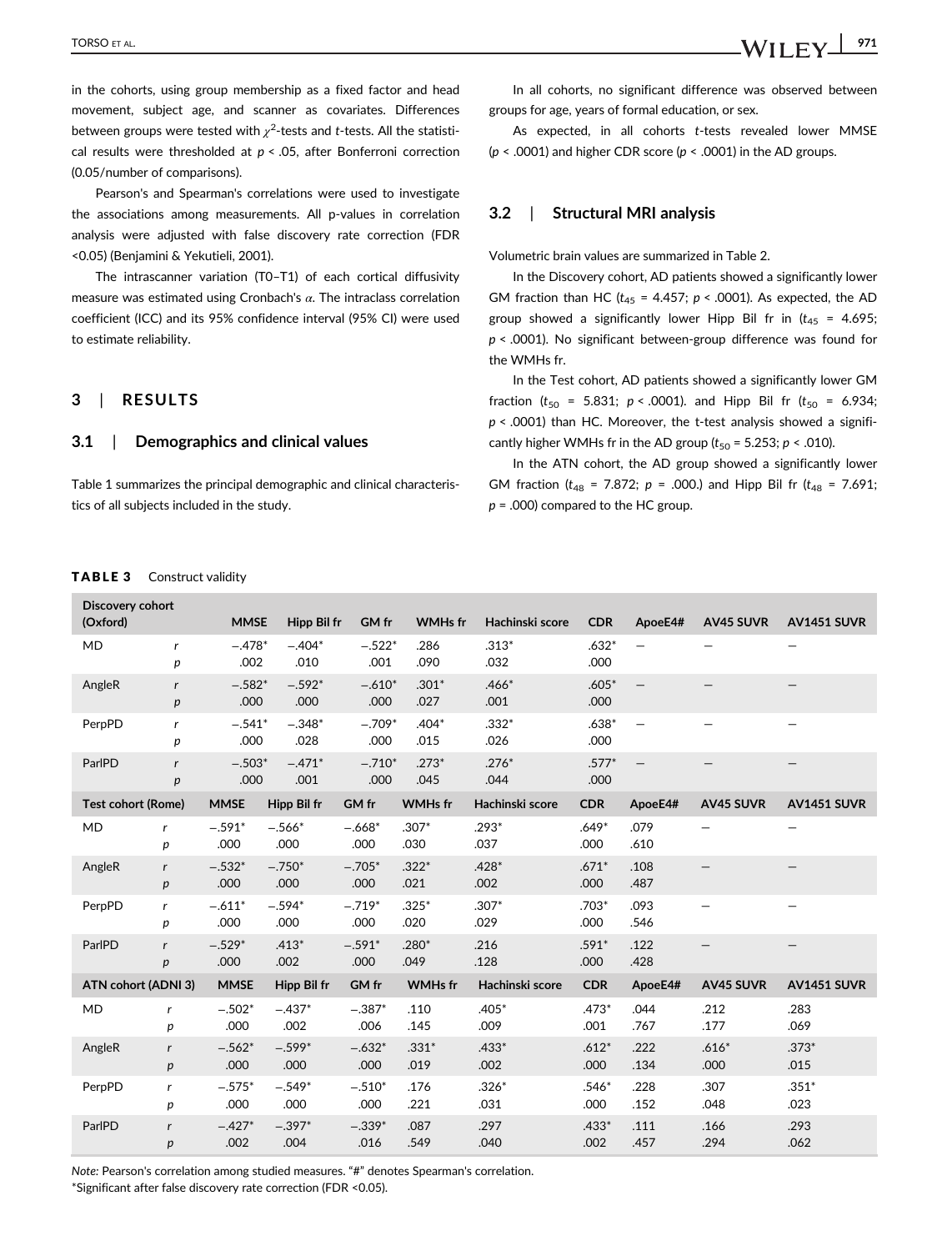## 3.3 | Cortical DTI analysis—results and validity

The results of the repeatability test, based on the comparisons between baseline and the 3-month follow-up, revealed that all cortical diffusivity measures (AngleR, MD, PerpPD, and ParlPD) had good to excellent ICC ( $\alpha$  = .89-.93).

Concerning reliability (interscanner variation), the differences between HC and AD groups were tested in each cohort:

In the Discovery cohort, the GLM showed that just the diagnosis had a significant overall effect ( $F_{4,42}$  = 11.048;  $p$  < .0001). No significant effects of head movement or age were detected. Between subjects, MD ( $F_{1,46}$  = 26.701;  $p < .0001$ ), AngleR ( $F_{1,46}$  = 29.950;  $p < .0001$ ), PerpPD ( $F_{1,46}$  = 25.483;  $p < .0001$ ), and ParlPD  $(F_{1,46} = 16.014; p < .0001)$  were higher in AD.

In the Test cohort, the multivariate test showed a significant effect of diagnosis ( $F_{4,45}$  = 16.435;  $p < .0001$ ). No significant effects of head movement or age were found. Between-subject effects revealed that MD ( $F_{1,51}$  = 19.313;  $p < .0001$ ), AngleR ( $F_{1,51}$  = 50.088;  $p < .0001$ ) and PerpPD ( $F_{1,51} = 30.465$ ;  $p < .0001$ ) and ParlPD  $(F_{1,51} = 11.055; p < .001)$  were higher in AD.

Finally, in the ATN cohort HC and AD were compared, controlling for the effects of diagnosis, age, head movement and scanner. The results showed significant effects of group diagnosis ( $F_{4,43}$  = 8.551;  $p < .0001$ ) and head movement ( $F_{4,43} = 16.992$ ;  $p < .0001$ ).

The tests of between-subject effects revealed that AngleR  $(F<sub>1.49</sub> = 29.658; p < .0001)$  and PerpPD  $(F<sub>1.49</sub> = 8.419; p < .001)$  were higher in AD. There was also an effect of head movement on MD  $(F<sub>1.49</sub> = 16.747; p < .0001)$ , PerpPD  $(F<sub>1.49</sub> = 8.678; p < .005)$ , and ParlPD  $(F<sub>1.49</sub> = 13.899; p < .001)$ . No other effects were found. All of the results reported here remained significant after Bonferroni correction.

Construct validity was investigated using Pearson's correlation coefficient to test the relationships between cortical diffusivity measures, structural and clinical variables. Several significant correlations were found (see Table 3 for more details).

Concerning the relationships among the cortical diffusivity analysis measures and the other biomarkers included in the ATN



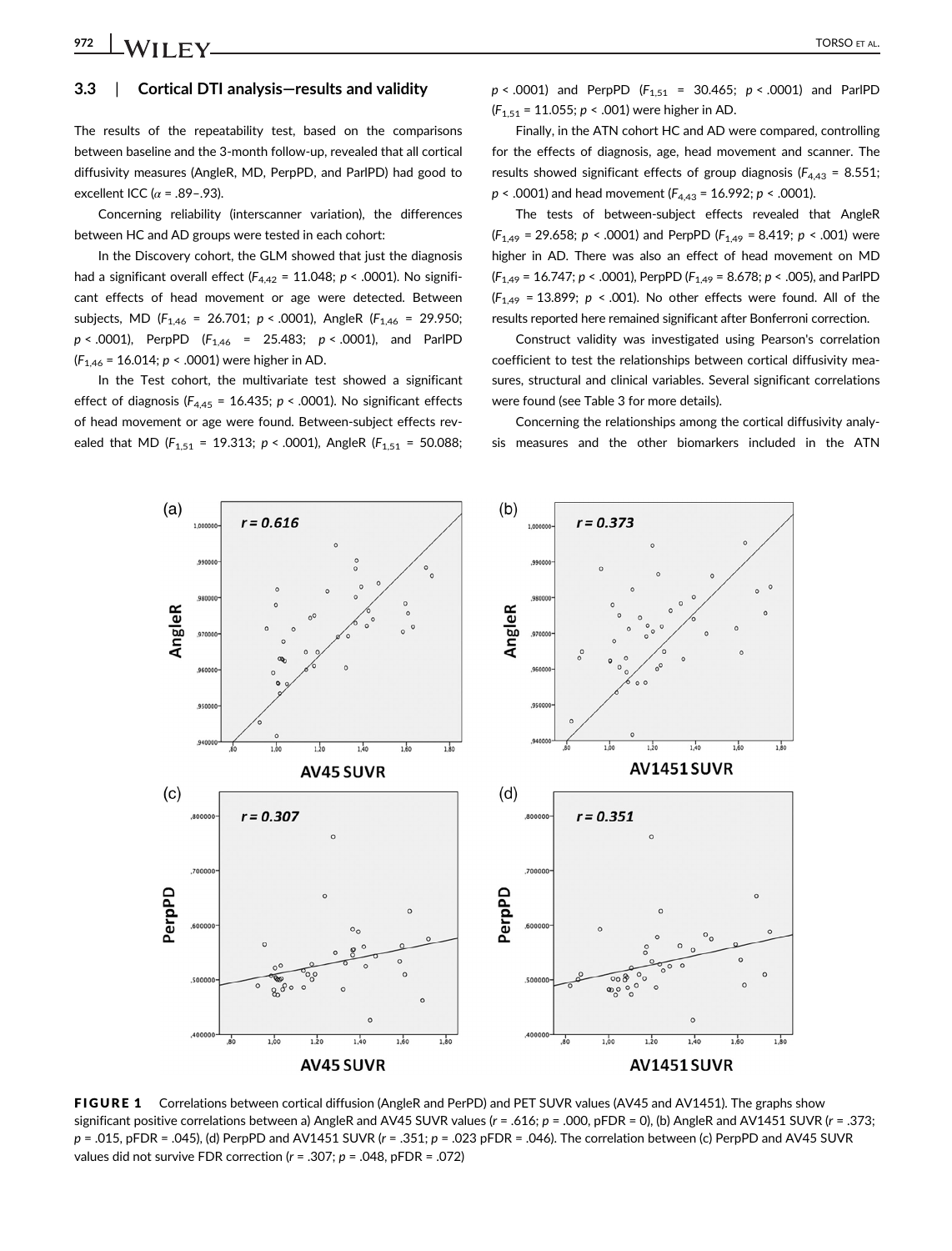|                                                                                                                                                                                                                                                                   | <b>AUC</b>               | 95% CI                   | ξ<br>cu <sub>r</sub> | SENS <sub>(%)</sub> | SPEC <sub>(%)</sub> | ACC (%)        | PPV (%)         | NPV (%)        |       | ₫    | <u>iƙ</u> + |
|-------------------------------------------------------------------------------------------------------------------------------------------------------------------------------------------------------------------------------------------------------------------|--------------------------|--------------------------|----------------------|---------------------|---------------------|----------------|-----------------|----------------|-------|------|-------------|
| Discovery cohort (Oxford)                                                                                                                                                                                                                                         |                          |                          |                      |                     |                     |                |                 |                |       |      |             |
| $\frac{\Omega}{\Sigma}$                                                                                                                                                                                                                                           | 0.862                    | 0.747-0.963              | بو<br>1.097          | ጽ                   | 83                  | ದ              | 83              | ጽ              | 0.617 | 0.25 | 4.5         |
| AngleR                                                                                                                                                                                                                                                            | 0.887                    | 0.791-0.983              | 0.98096              | 88                  | 62                  | 59             | 88              | 59             | 0.744 | 0.14 | 6.7         |
| PerpPD                                                                                                                                                                                                                                                            | 0.850                    | 0.733-0.967              | 0.63542              | $\overline{7}$      | $\mathfrak{p}$      | ವ              | 89              | 75             | 0.621 | 0.31 | 8.1         |
| ParlPD                                                                                                                                                                                                                                                            | 0.792                    | 0.655-0.930              | 0.41828              | S                   | 51                  | 77             | 88              | 50             | 0.538 | 0.41 | 7.2         |
| GM fr                                                                                                                                                                                                                                                             | 0.816                    | 0.695-0.937              | 0.27642              | 57                  | 51                  | ጽ              | 89              | 72             | 0.579 | 0.36 | 7.6         |
| Test cohort (Rome)                                                                                                                                                                                                                                                |                          |                          |                      |                     |                     |                |                 |                |       |      |             |
| $\overline{a}$                                                                                                                                                                                                                                                    | 0.858                    | 0.750-0.965              | 1.09798              | 8                   | $\frac{8}{2}$       | 85             | 84              | 86             | 0.679 | 0.13 | 4.12        |
| AngleR                                                                                                                                                                                                                                                            | 0.931                    | 0.866-0.997              | 0.98313              | 86                  | $\frac{6}{2}$       | 8              | 66              | 85             | 0.815 | 0.14 | 20.6        |
| PerpPD                                                                                                                                                                                                                                                            | 0.903                    | 0.812-0.993              | 0.65594              | 81                  | 92                  | 52             | $\overline{91}$ | 83             | 0.730 | 0.21 | 10.5        |
| ParlPD                                                                                                                                                                                                                                                            | 0.798                    | 0.668-0.928              | 0.43162              | 90                  | 65                  | $\overline{2}$ | 76              | 83             | 0.548 | 0.16 | 2.6         |
| GM fr                                                                                                                                                                                                                                                             | 0.860                    | 0.772-0.966              | 0.24313              | 86                  | 74                  | $\overline{8}$ | $\overline{8}$  | $\overline{8}$ | 0.601 | 0.19 | 3.3         |
| ATN cohort (ADNI 3)                                                                                                                                                                                                                                               |                          |                          |                      |                     |                     |                |                 |                |       |      |             |
| $\frac{1}{2}$                                                                                                                                                                                                                                                     | 0.629                    | 0.461-0.797              | 0.95613              | 89                  | 80                  | 74             | 77              | 71             | 0.48  | 0.40 | 34          |
| AngleR                                                                                                                                                                                                                                                            | 0.896                    | 0.808-0.984              | 0.96884              | 96                  | 72                  | æ              | 77              | 95             | 0.68  | 0.06 | 3.4         |
| PerpPD                                                                                                                                                                                                                                                            | 0.666                    | 0.504-0.827              | 0.52954              | 2                   | 3                   | 74             | 80              | 50             | 0.48  | 0.43 | 4           |
| ParlPD                                                                                                                                                                                                                                                            | 0.597                    | 0.428-0.766              | 0.36071              | $\infty$            | 54                  | 89             | $\overline{71}$ | 59             | 0.44  | 0.52 | 2.5         |
| GM fr                                                                                                                                                                                                                                                             | 0.798                    | 0.651-0.945              | 0.27578              | $\mathcal{A}$       | 88                  | 56             | $\frac{8}{4}$   | 71             | 0.52  | 0.41 | 5.3         |
| AV45 PET                                                                                                                                                                                                                                                          | $\overline{1}$           | $\overline{\phantom{a}}$ | 1.11                 | 88                  | 3                   | 74             | 64              | 88             | 0.58  | 0.30 | 4.5         |
| AV1451 PET                                                                                                                                                                                                                                                        | $\overline{\phantom{a}}$ | $\overline{\phantom{a}}$ | 1.33                 | 55                  | 96                  | œ              | $\overline{9}$  | 74             | 0.51  | 0.46 | 13.33       |
| Note: The Table shows the accuracy indices for each studied measure. The bold values represent the best diagnostic performance. AngleR values are expressed in radians (0rad); MD, PerpPD, and ParIPD values<br>are expressed in $(x10^{-3}$ mm <sup>2</sup> /s). |                          |                          |                      |                     |                     |                |                 |                |       |      |             |

Abbreviations: 95% CI, 95% confidence interval; ACC, Accuracy; AUC, area under the curve; GMfr, Grey matter fraction; J, Youden's J statistic; LR+, LR–, likelihood ratio positive and negative; MD, mean<br>diffusivity; NPV, ne Abbreviations: 95% CI, 95% confidence interval; ACC, Accuracy; AUC, area under the curve; GMfr, Grey matter fraction; J, Youden's J statistic; LR+, LR−, likelihood ratio positive and negative; MD, mean diffusivity; NPV, negative predictive values; PPV, positive predictive values; SENS, sensitivity; SPEC, specificity.

TORSO ET AL

TABLE 4 Diagnostic indices

TABLE 4

Diagnostic indices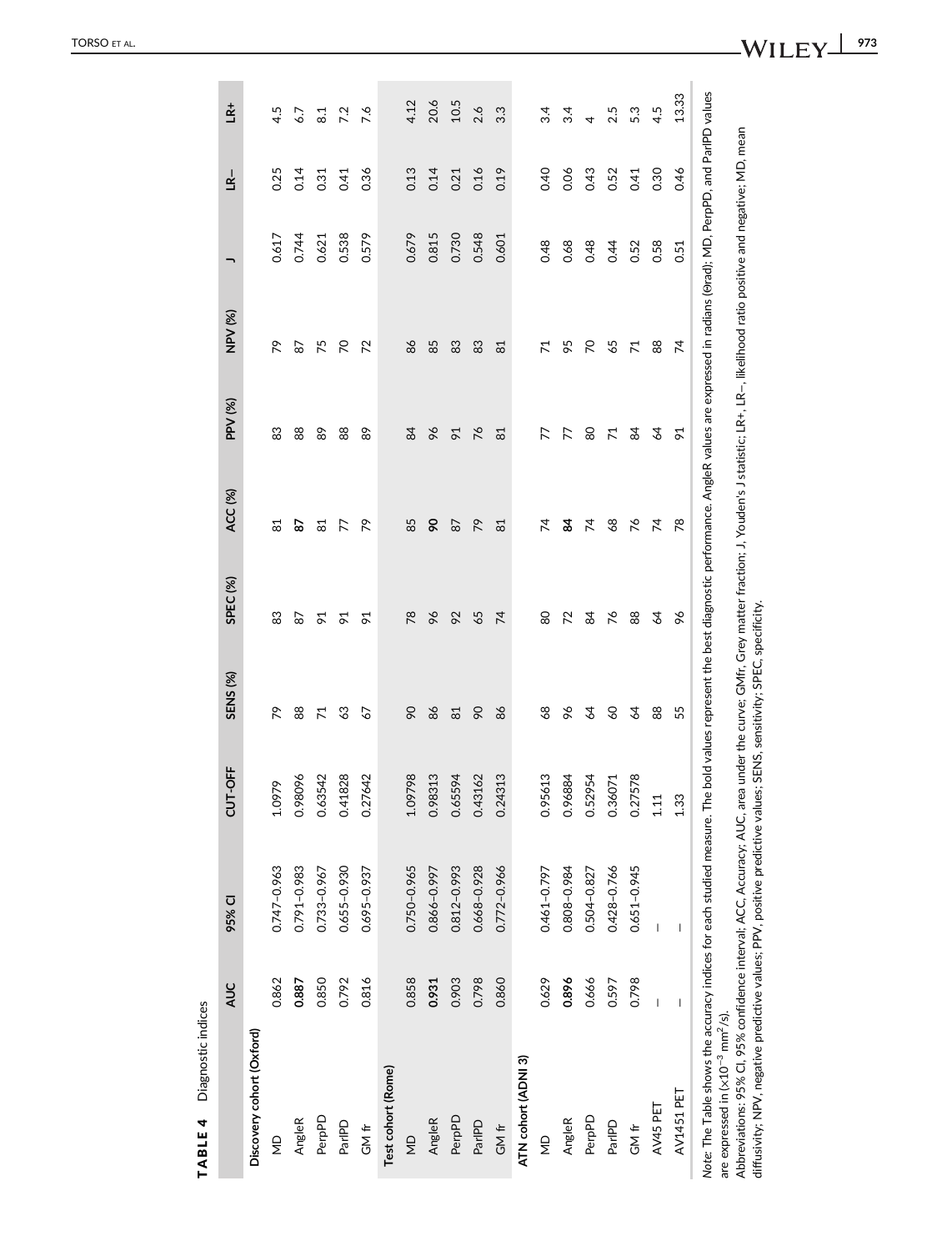

FIGURE 2 Discriminations using the AngleR cutoff corresponding to the "best" point in the ROC curves



FIGURE 3 This figure shows that no single marker, including MMSE score, is adequate for identifying patients with a clinical diagnosis of Alzheimer's Disease. The x axis shows categories with increasing number of positive markers. In general, subjects with only one positive marker (toward the left side) are healthy controls (blue) and indicate false positives for the individual markers which report a positive. Whereas, with increasing combined marker positivity, more subjects are found to be AD patients (red) and on the right side of the graph the red points indicate false negatives for those markers which report a negative. Interestingly, a few AD patients were Amyloid negative subjects with above threshold MMSE, but were positive on the other markers. (Note that the ADNI3 protocol defined AD subjects with MMSE within the range 20–24, however, some subjects presented here were carried over from the earlier ADNI data sets within which the original criteria defined AD with MMSE 20–26)

framework (concurrent validity), correlation analyses revealed significant positive correlations between AngleR and AV45 SUVR values  $(r = .616; p = .000, pFDR = 0)$ , AngleR and AV1451 SUVR  $(r = .373;$  $p = .015$ , pFDR = .045) PerpPD and AV1451 SUVR ( $r = .351$ ;  $p = .023$ pFDR = .046). The correlation between PerpPD and AV45 SUVR values did not survive FDR correction ( $r = .307$ ;  $p = .048$ , pFDR = .072). No significant correlations between ParlPD and PET values were found (Figure 1).

## 3.4 | Diagnostic accuracy (classification effectiveness in comparison to other methods)

The ability of each measure to correctly classify AD and non-AD subjects was assessed using the receiver operating characteristics (ROC) curve. Table 4 and Figure 2 show the principal measures of diagnostic reliability of cortical diffusivity measures. For each group, ROC analysis was performed on the structural volume measure (GM fr) and diffusion cortical indices (MD, AngleR, PerpPD, and ParlPD).

In the Discovery cohort, as expected, GM fr provided good group discrimination, having AUC = 0.816.

Among diffusion cortical values, AngleR was the best betweengroup discriminator, having an AUC = 0.887, followed by MD (AUC =  $0.862$ ) and PerpPD (AUC =  $0.850$ ). The AngleR cutoff, designated the "best" point of the ROC curve was 0.981 θrad.

Therefore, additional statistics were generated for AngleR: Likelihood ratio values (LR− = 0.14; LR+ = 6.7) revealing that individuals with AngleR values greater than 0.981  $\theta$ rad (Figure 3) had an increased probability of disease compared to individuals with lower AngleR values. Moreover, using the cut-off of 0.981  $\theta$ rad all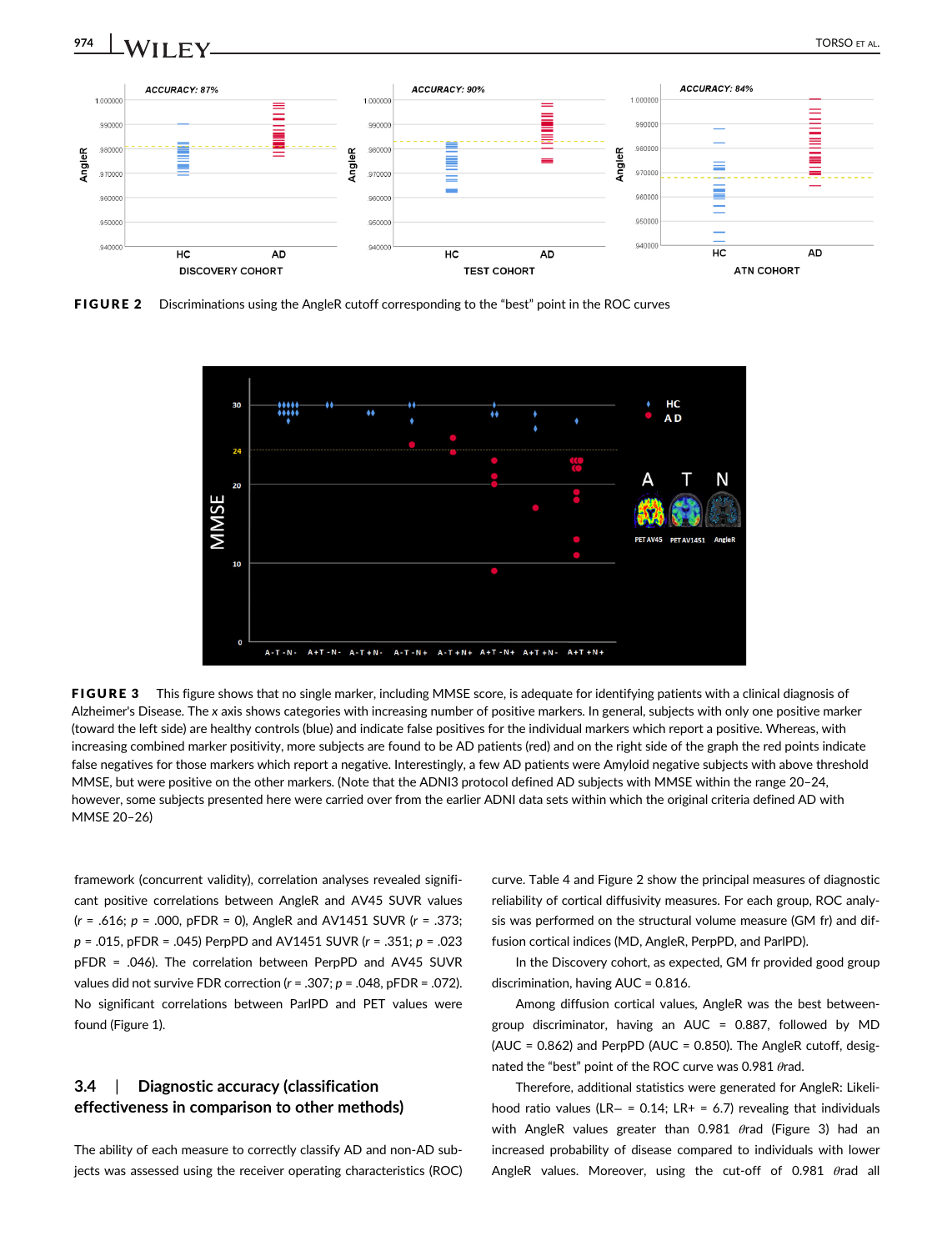individuals were classified with an accuracy of 87% and a J of 0.74, NPV (87%) and PPV (88%).

In the Test cohort (similar to the Discovery cohort results), GM fr provided very good group discrimination having an AUC = 0.870. AngleR obtained the best between-group discrimination, having an AUC =  $0.931$ , followed by PerpPD (AUC =  $0.903$ ) and MD (AUC = 0.858). The AngleR cut-off point determined that the "best" point of the ROC curve was 0.983  $\theta$ rad.

For AngleR, the likelihood ratio values (LR− = 0.15; LR+ = 20.5) revealed that individuals with AngleR values greater than 0.983 θrad (Figure 3) had an increased probability of disease compared to individuals with lower AngleR values. By using an AngleR threshold of 0.983  $\theta$ rad, all individuals were classified with an accuracy of 90%, J 0.815, NPV (85%), and PPV (96%).

Finally, we estimated the discrimination power for each measure in the ATN (ADNI 3) cohort. This analysis confirmed the results of the "Test" and "Discovery" cohorts, showing a good discrimination power of GM fr, with an AUC = 0.798. Among diffusion cortical values, the analysis revealed that AngleR gave the best between-group discrimination, having an AUC = 0.896, followed by PerpPD (AUC =  $0.666$ ) and MD (AUC = 0.629). AngleR had likelihood ratio values of (LR-  $= 0.05$ ; LR+  $= 3.4$ ) revealing that individuals with AngleR values greater than 0.968  $\theta$ rad (Figure 3) had an increased probability of disease compared to individuals with lower AngleR values. Using a threshold for AngleR of 0.968  $\theta$ rad, all individuals were classified with an accuracy of 84% and a J of 0.68. This strong classification power of AngleR was also confirmed by NPV (95%) and PPV (77%).

#### 4 | CONCLUSION

Previous histological studies have revealed that AD results in progressive damage to minicolumn organization (Chance et al., 2011; van Veluw et al., 2012). This process, led by neurite loss and then neuronal death, causes progressive damage to the normal organization of cortical cells in columns, producing an alteration of cortical geometric properties (Chance et al., 2011; van Veluw et al., 2012). Therefore, we considered the alteration of such geometric properties as a biomarker, potentially measurable using a tailored, novel DTI analysis method. Although DTI is a relatively crude tool for analyzing diffusion MRI, it can be useful for exploring markers of disease and has been shown to relate to the underling cytoarchitecture (McKavanagh et al., 2019).

With respect to the main aims of the study, the results suggested that the cortical diffusivity analysis did detect group differences accurately and satisfy validity requirements overall.

The validity of a test is based on its ability to measure reliably (Repeatability and Reliability) for the group of variables that it is designed to measure (Construct Validity) and to correctly distinguish subjects with the disease from healthy subjects (Diagnostic Accuracy) in accordance with other pre-existing scores (Concurrent validity). The validity of the method was tested here, to determine the possibility of generalizing the results obtained, by investigating repeatability, reliability, construct validity, and concurrent validity.

The intrascanner variation showed that the scores obtained at the two timepoints were strongly correlated and significantly consistent, with the two timepoints being much closer to each other compared to the difference between subjects, indicating a good repeatability. It must be acknowledged that there was a gap of a few weeks between time points.

The interscanner variation, assessed by applying the cortical diffusivity analysis to images from groups of healthy and AD subjects acquired on different scanners, revealed a good reliability of the cortical diffusivity analysis measures. The results obtained in all cohorts showed that subjects with AD had significantly higher values for AngleR measurements suggesting that the results were not related to the characteristics of a single sample, scanner, or operator. Further evidence from application to data across scanners came from the multicentre ATN cohort, which was an open source image dataset (ADNI 3). Although the images were from different scanners, the novel diffusion measures (in particular AngleR), remained sensitive to group differences, whereas other measures appeared susceptible to interscanner differences.

Interscanner variability represents a significant challenge in diffusion imaging. Previous studies have shown that diffusion measures can be influenced by many factors, such as acquisition protocols, analysis approaches, b-value, signal-to-noise ratio, image resolution, scanner model, co-registration methods, and reslicing (Bisdas, Bohning, Bešenski, Nicholas, & Rumboldt, 2008; Correia, Carpenter, & Williams, 2009; Papinutto, Maule, & Jovicich, 2013; Takao, Hayashi, Kabasawa, & Ohtomo, 2012; Zhu et al., 2011). In order to limit the number of sources of confounding variation, the present study controlled for some differences by using scans acquired with comparable protocols on scanners from the same manufacturer (Siemens). To further generalize the diffusion analysis approach presented here, additional investigations combined with harmonization methods are recommended.

The cortical diffusion analysis appeared to have good Construct Validity (Table 3) as confirmed by significant correlations between the novel diffusion measures and other commonly used measures of neurodegeneration (e.g., MMSE, Hipp bil fr, and GM\_fr). AngleR values were also correlated with AV45 PET values, while PerpPD values were correlated with AV45 and AV1451 PET values. These results suggested a good relationship between the cortical diffusivity analysis measures and pre-existing measures (Concurrent Validity), and a consistency among AD biomarkers.

The potential diagnostic accuracy of the McKavanagh et al. Method was tested using ROC curve analysis and by calculating various predictive indices (PPV, NPV, J, LR+, and LR−) estimating discriminative power. Taken together, the results showed that AngleR had the highest AUC and Accuracy among the measures considered in the analyses.

In addition, by comparing the Accuracy values for each measure in the ATN cohort, with AV45 and AV1451 PET, the discriminative power of AngleR was able to classify patients at a level similar to several conventional measures that are widely used in clinical practice (Jack Jr et al., 2018).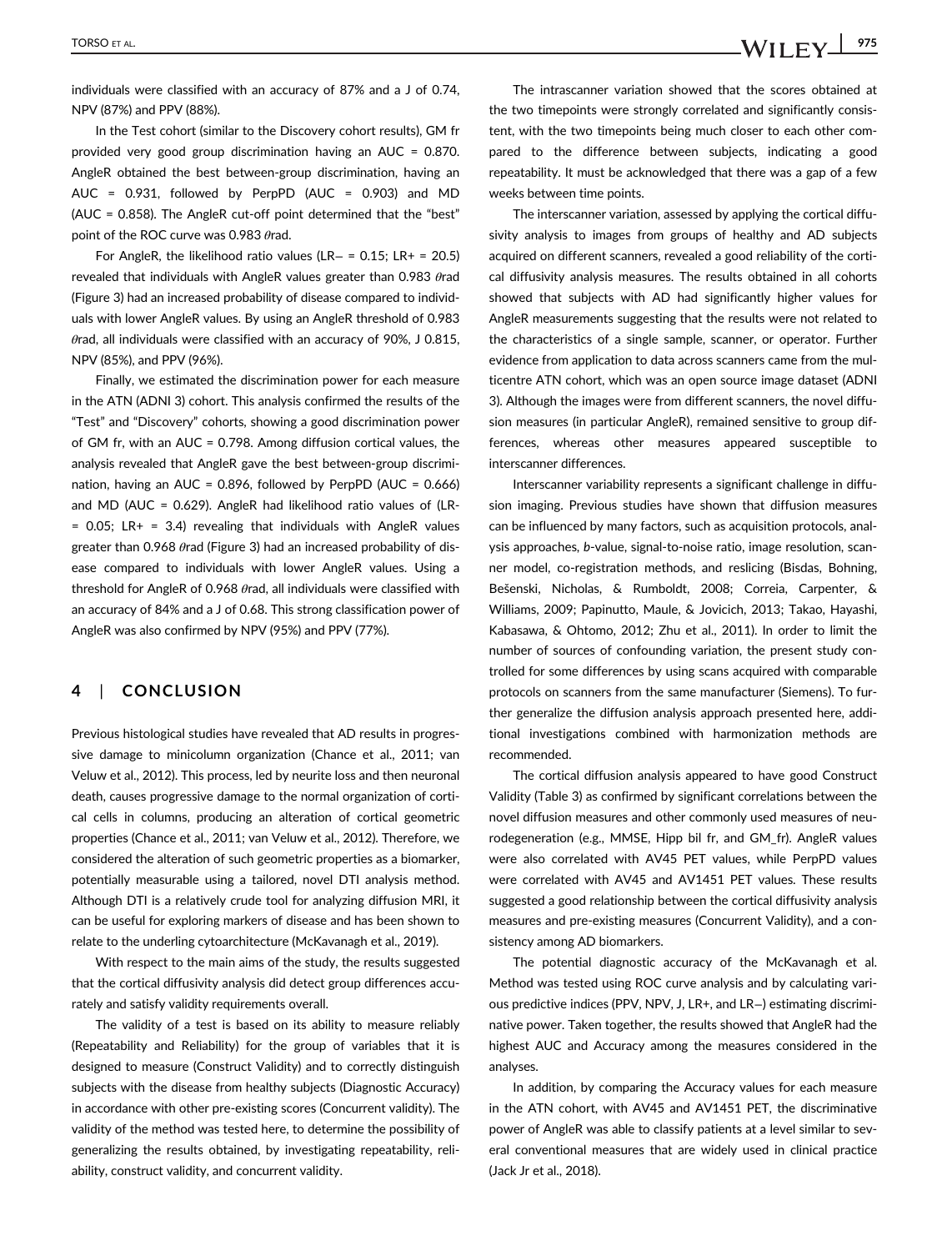The structural MRI results are consistent with previous studies (e.g., Cuingnet et al., 2011), but the amyloid PET AUC differed slightly from some other studies (e.g., Palmqvist et al., 2015). Variation in PET amyloid results across studies could be due to sample size differences and/or selection of target regions. Both factors can produce significant changes in AUCs. The present study used the main whole brain amyloid value provided in the ADNI dataset.

There is, potentially, additive value in using a range of methods that provide complementary information and can provide increasing confidence of patient classification.

It is worth noting that these results are based on the diagnosis of moderate–severe AD, in order to explore the discriminatory power of the method on a well-characterized sample with clear diagnostic indices available. This enabled evaluation of the concurrent validity of the method. Of course, the ultimate goal is to move beyond the detection of moderate–severe AD, which offers limited insight for clinical practice, toward a preliminary validation of a method that could enhance quantification of the "N" component of the ATN framework (Jack Jr et al., 2018) earlier in the disease. This could have applications in differential diagnosis (Torso, Ahmed, et al., 2020; Torso, Bozzali, et al., 2020)) with respect to other forms of dementia and ideally in early diagnosis for detecting early changes in cortical architecture. As shown by previous studies (Dubois et al., 2016), the predictive power of conventional biomarkers in the preclinical AD population requires improvement, creating a need for new biomarkers and instruments capable of more effectively detecting preclinical AD.

The objective of the ATN criteria is to separate the biomarker profile of the disease that represents the underlying pathology from the clinical diagnosis of symptoms, which can often be mimicked in other forms of disease. This raises the prospect of a potential disconnect between the biomarker and the clinical definitions and evidence of this can be seen in Figure 3, where there are a number of HC individuals who may be in the preclinical stage of AD. It is also possible that "AD" individuals who are amyloid negative should be considered atypical. Nonetheless, the findings of the present study are broadly supportive of the principle of ATN criteria.

### 5 | LIMITATIONS

This study has some limitations: the study included a relatively small number in each cohort for the purpose of validation, further studies with larger cohorts would be recommended to fully generalize the findings. An additional limitation concerned interscanner reliability. In an ideal study the same individual subjects would be scanned using different acquisitions and on different scanners. This is very difficult to realize in practice, especially for subjects with AD, where a repeated acquisition would be very taxing and stressful for the patient, difficult to justify from an ethical point of view, and challenging for recruitment. All the data in the present study were drawn from existing datasets and in that respect at least, they do not represent a cohort specially optimized for our analysis.

In summary, the present study attempts to step towards building a bridge between previously characterized histopathological markers of dementia and current MRI methods. Further investigation on additional datasets will be needed, but this cortical DTI measurement, in addition to other methods already in use, appears to have the potential to contribute to improving diagnostic classification for Alzheimer's Disease. Such methods could form part of a repertoire of assessments to assist early diagnosis of the disease and differential diagnosis from other forms of dementia.

#### ACKNOWLEDGMENT

Marco Bozzali and Giovanna Zamboni report no disclosures. Mario Torso, Mark Jenkinson, and Steven A. Chance have submitted patent applications related to diffusion MRI analysis. Steven A. Chance is a co-founder of a company, Oxford Brain Diagnostics, from which he has received no funding toward the research or preparation of this manuscript. Mark Jenkinson is co-founder of a company, Oxford Brain Diagnostics, from which he has received no funding toward the research or preparation of this manuscript. Statistical Analysis conducted by Dr. Mario Torso, PhD, University of Oxford. Study Funded by an Alzheimer's Research UK grant (ARUK-PPG2017A-19) to Steven A. Chance. Also, the Wellcome Centre for Integrative Neuroimaging is supported by core funding from the Wellcome Trust (203139/ Z/16/Z) from which Mark Jenkinson received funding. Mark Jenkinson is also supported by the National Institute for Health Research (NIHR) Oxford Biomedical Research Centre (BRC).

#### CONFLICT OF INTEREST

The authors declare no potential conflict of interest.

#### AUTHOR CONTRIBUTIONS

Mario Torso: Design and conceptualized study; analyzed the data; drafted the manuscript for intellectual content. Marco Bozzali: Major role in the acquisition of data; revised the manuscript for intellectual content. Giovanna Zamboni: Major role in the acquisition of data; revised the manuscript for intellectual content. Mark Jenkinson: Design and conceptualized study; Interpreted the data; revised the manuscript for intellectual content. Steven A. Chance: Design and conceptualized study; Interpreted the data; revised the manuscript for intellectual content. Alzheimer's Disease Neuroimaging Initiative (ADNI): Acquisition of data.

#### DATA AVAILABILITY STATEMENT

The data that support the findings of this study are available from the corresponding author upon reasonable request.

#### ORCID

Mario Torso <https://orcid.org/0000-0002-5284-9167>

#### REFERENCES

- Baum, G. L., Roalf, D. R., Cook, P. A., Ciric, R., Rosen, A. F., Xia, C., … Gur, R. C. (2018). The impact of in-scanner head motion on structural connectivity derived from diffusion MRI. Neuroimage, 173, 275–286.
- Benjamini, Y., & Yekutieli, D. (2001). The control of the false discovery rate in multiple testing under dependency. The Annals of Statistics, 29(4), 1165–1188.